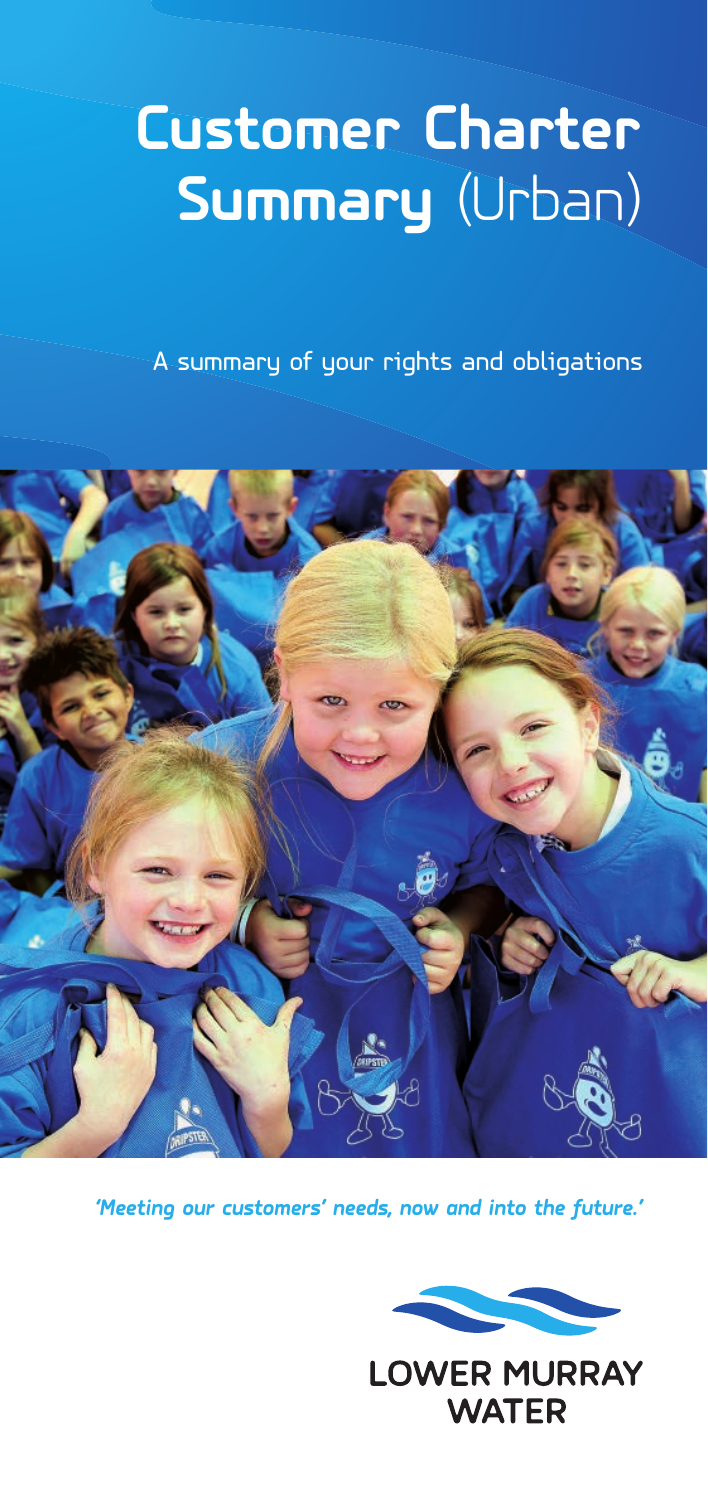## **Contents**

| <b>Dear Customer</b>                                    | $\overline{1}$ |  |
|---------------------------------------------------------|----------------|--|
| Your rights as our Customer                             | Z              |  |
| Lower Murray Water's powers                             | 4              |  |
| Charges and billing                                     | 4              |  |
| Actions for non-payment                                 | $\overline{7}$ |  |
| Sewer and water maintenance<br>responsibilities diagram | $8 - 9$        |  |
| <b>Meters</b>                                           | 10             |  |
| Entry on to your property                               | 11             |  |
| Lower Murray Water's works                              | 12             |  |
| Responsibilities for maintenance                        | 12             |  |
| Consultation, information and privacy                   | 15             |  |
| Enquiries, complaints and disputes                      | 15             |  |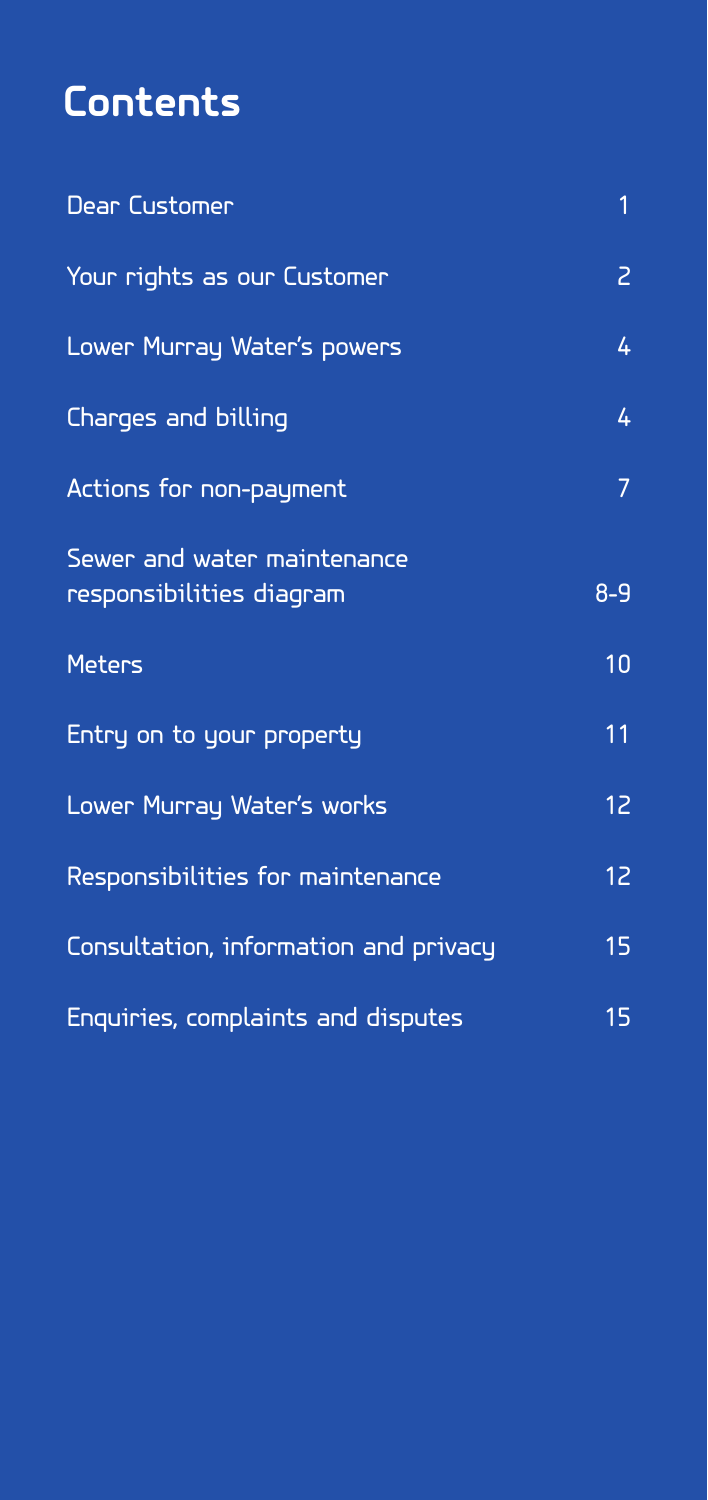## **Dear Customer**

#### **About the Charter**

Lower Murray Urban and Rural Water Corporation delivers clean, fresh drinking water to your taps and takes away wastewater, treating it and then returning it safely to the environment. We are constantly reviewing and improving our service to customers and aim to deliver good quality, efficient service at a fair price.

Our Customer Charter is designed to improve our services to you, our customer, and gives specific information about standards that we aim to meet for the service delivery of water and sewage disposal. We also want to advise you of your responsibilities in assisting us to deliver our services effectively.

The Customer Charter was developed with significant input from our Customer Consultative Committee and in conjunction with the Essential Services Commission. This brochure summarises the Customer Charter and provides simple, clear guidelines as to your rights and obligations as a customer of Lower Murray Water.

#### **For more information**

We have a wide range of information available about our work and the water and sewerage industry, including our Customer Charter. If you would like to know more you may wish to visit our website at www.lmw.vic.gov.au to read our complete Customer Charter, or you may contact any of our offices. The information contained in the Customer Charter and this summary brochure will be made available in languages other than English if requested.

#### **Contact us**

All office contact details can be found on the back cover of this brochure.

For language interpreter services Customers can call 13 14 50.

Customers who are deaf or have a hearing impairment or a speech/communication impairment may contact Lower Murray Water by calling through the National Relay Service (NRS) using modem or textphone (TTY) by dialling 133 677 and quoting 03 5051 3400.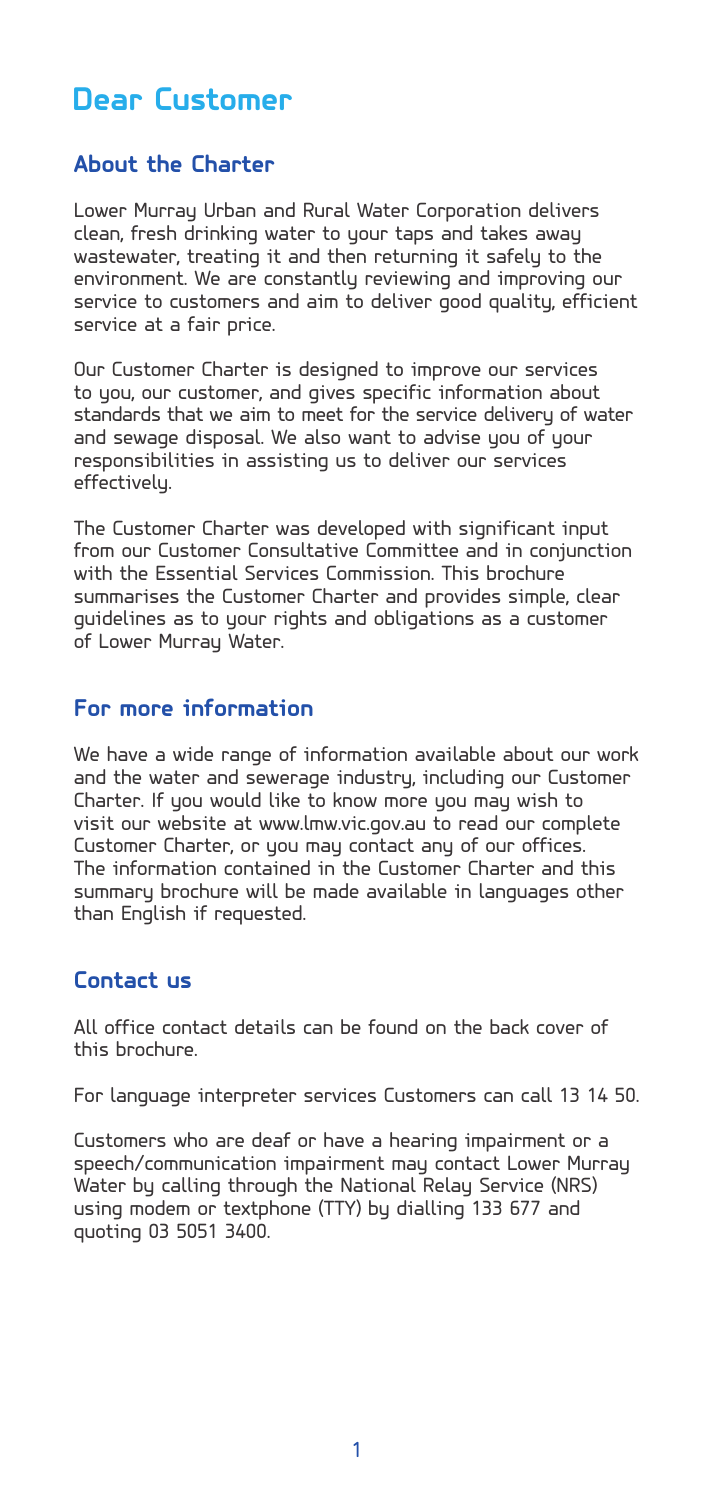#### **Wise use of water**

Being WaterWise can save you money and is better for the environment.

We have information available on how to conserve water in the home and garden. This is available on our website at www.lmw.vic.gov.au or contact any of our offices during business hours.

## **Your rights as our Customer**

#### **Guaranteed customer service levels**

We endeavor to meet your expectations of our services. If we fail to meet our Guaranteed Service Levels (GSL) we will make a payment to you based on our guaranteed service standards. A list of our GSL's can be found in the full version of our Customer Charter.

#### **Your right to water services**

Lower Murray Water aims to supply you with water that is clear, free from objectionable odour and taste and complies with health related parameters of the *Safe Drinking Water Act 2003* guidelines, except in circumstances beyond our control, or when the supply is not intended for human consumption. Recycled water will meet the guidelines appropriate for its use.

#### **Monitoring water quality**

Lower Murray Water conducts a Water Quality Monitoring Program and report the results as per the requirements of the *Safe Drinking Water Act 2003*. In addition, quarterly water quality data is available on our website.

#### **Testing your water quality**

Upon your request, Lower Murray Water will test the adequacy of water quality at the meter connected to your property. These tests may involve some expense to you. If the quality is found to be below the prescribed standard we will pay for the cost of the test and rectify the sub-standard quality subject to or except:

- • when the problem stems from a maintenance problem that is your responsibility
- when the water supply has been restricted
- • when we institute our Drought Management Procedures
- • in an Emergency.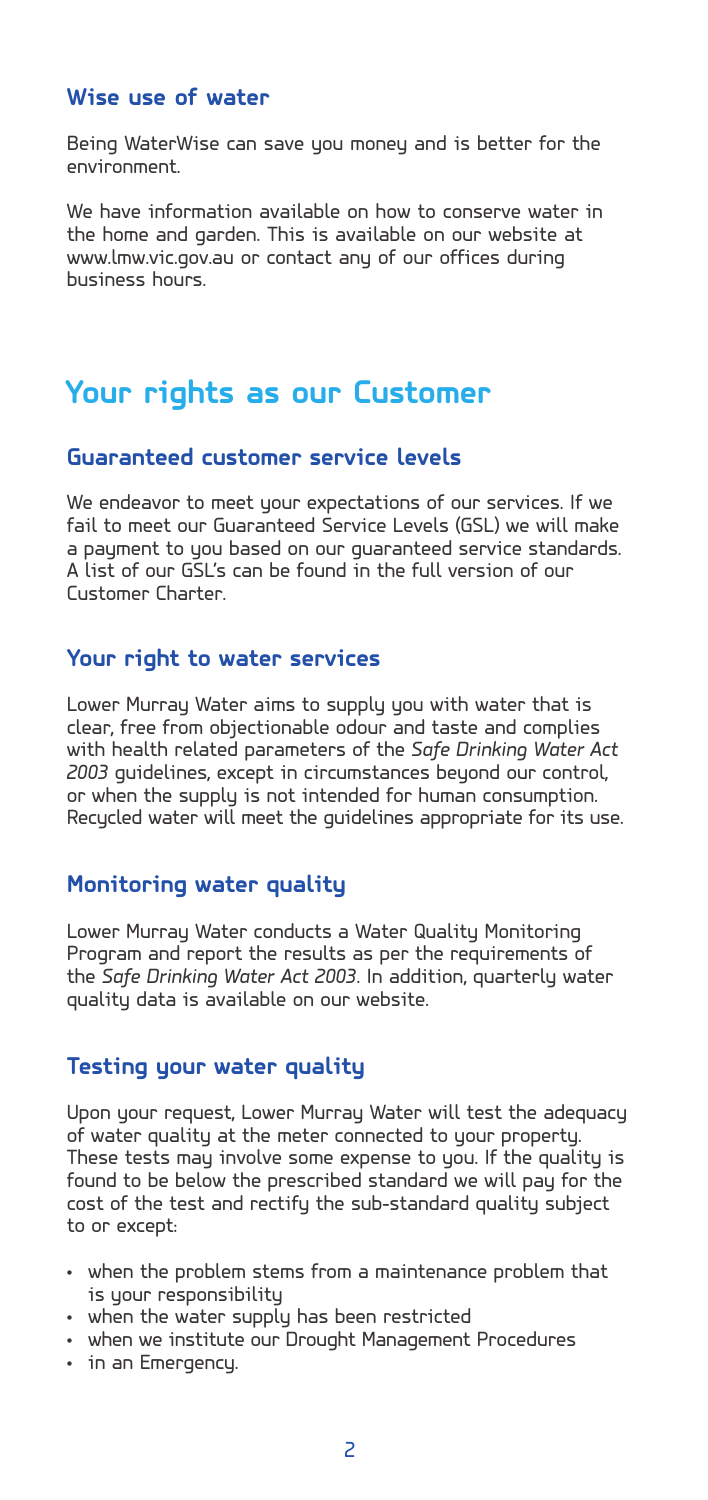#### **Your right to sewerage services**

Lower Murray Water will provide you with sewerage services in accordance with the *Customer Service Code* and take reasonable care to operate the sewerage collection and transfer system so that odours are not prevalent.

#### **Your right to trade waste services**

Liquid waste discharged from factories and commercial businesses is known as trade waste. You may make use of Lower Murray Water's sewerage services for the discharge of trade waste which complies with requirements as set out in our Trade Waste Customer Charter.

Businesses discharging trade waste into our sewers are required to enter into a Trade Waste Agreement.

This agreement is designed to protect public health, the sewers, the operation of our sewage plants and the environment.

Further information may be obtained from any of our offices.

#### **Your right to be notified on price changes**

Lower Murray Water will notify you as soon as possible of any changes to usage prices and/or service charges. We will make a public statement detailing any change in charges, prior to the change taking effect. These changes will be available on our website.

#### **Your right to continuous service**

You may call our 24 hour telephone contact service every day of the year to deal with Water, Sewerage and Trade Waste emergencies. This emergency number is a free call on 1800 808 830. All interruptions and emergencies will be restored as quickly as possible.

#### **What is an interruption?**

When referred to in this brochure, an interruption is:

- for water supply, a total loss of water supply to your property
- for sewerage service, an inability to dispose of sewage through the sewer pipes on your property into Lower Murray Water's sewerage sustem.

We aim to limit unplanned interruptions which are due to a failure in our water system to a maximum of 5 per year per property and to a maximum of 3 per year per property in respect to our sewer sustem.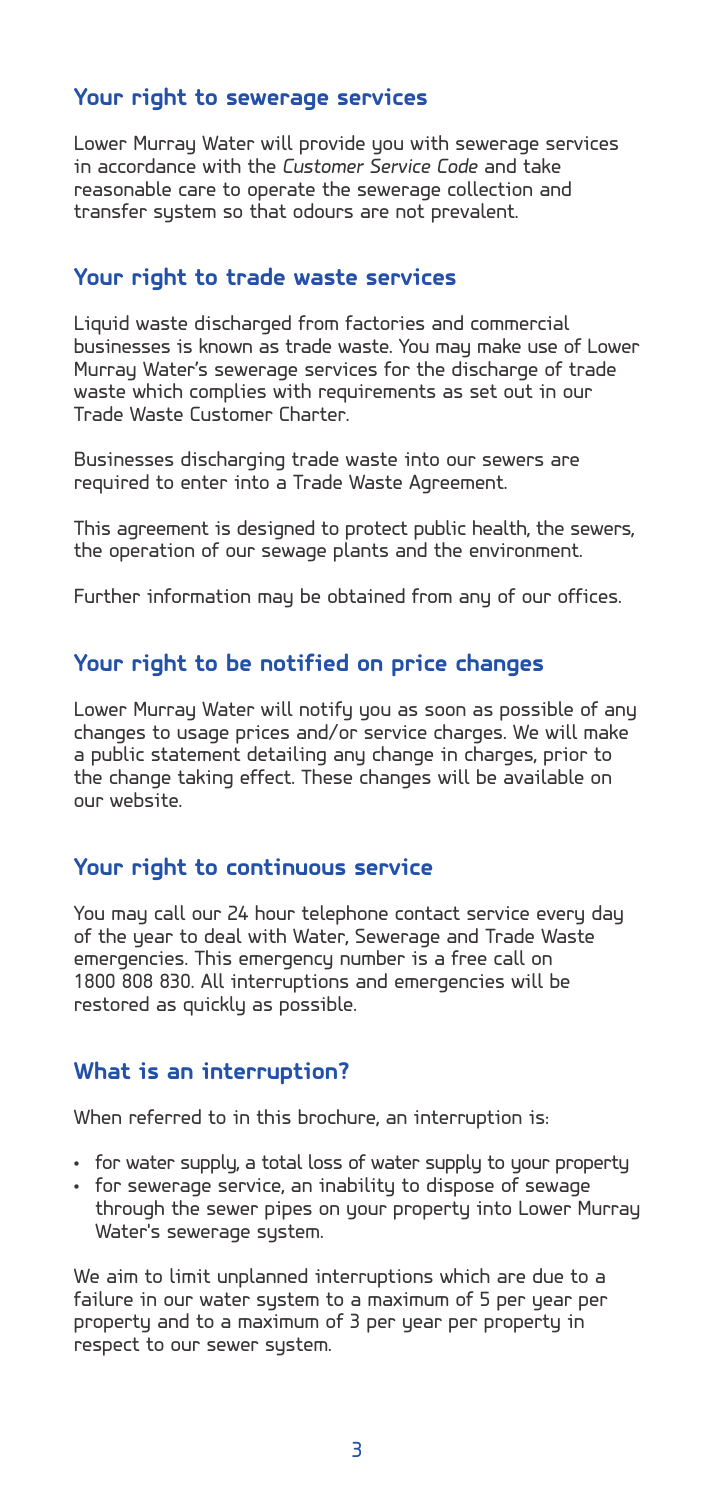We aim to attend to water main bursts and leaks, sewer spills and blockages within 1 hour of being notified.

**Note:** In some areas attendance at an interruption within 1 hour of being notified may not be possible if we are responding to a previously notified emergency.

Where there is a burst or leak which affects your property, we seek to restore an interruption to your water service within 5 hours of being notified.

We aim to clear sewer blockages in our sewer pipe, within 5 hours and contain any sewage spills within 5 hours of being notified.

We will minimise the impact of unplanned interruptions to services by restoring service as soon as possible and providing information regarding the interruption on the 24 hour telephone contact service (1800 808 830).

In the event of planned/unplanned interruptions to your water service, we will provide an emergency supply of water for drinking purposes upon your request.

#### **Your right to register health or special needs**

If you rely on water for a life support machine, please contact our office. Once you register, we will contact you and give you 4 business days notice prior to any planned interruption to your water supply. Lower Murray Water will assist you in organising alternative arrangements during planned interruptions, if requested.

We will contact customers registered as soon as possible in the event of an unplanned interruption.

### **Lower Murray Water's powers**

Under the *Water Act 1989* Lower Murray Water have powers to require property owners to correct faults in their plumbing, remove trees and contribute to the cost of works we may undertake. These powers are listed in the complete Customer Charter.

## **Charges and billing**

#### **What your bill contains**

You can expect to receive accounts that are legible and clear. Accounts will be itemised and include information as detailed on the next page, where applicable: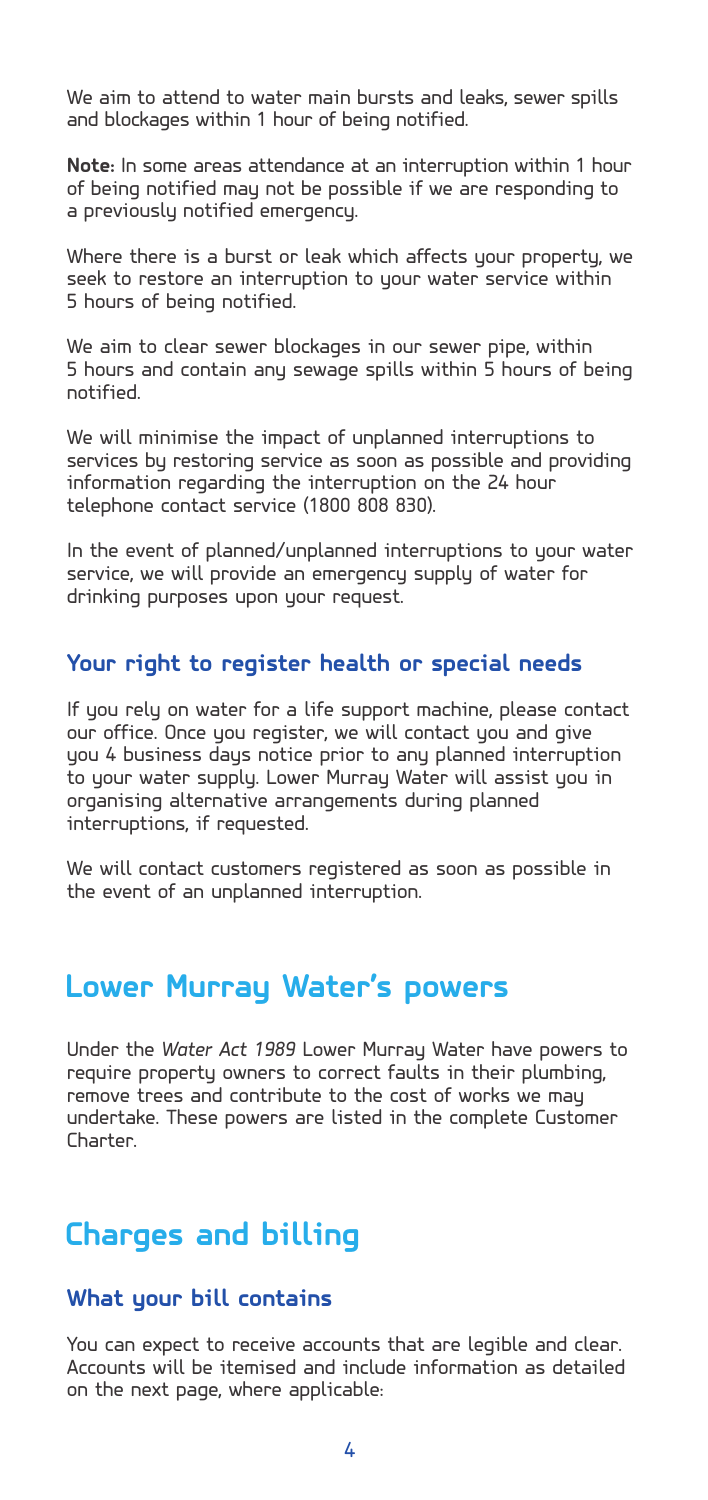- • details of quarterly service charges for water and sewerage
- • the date and result of the current meter reading, or if the reading is an estimation, a clear statement that the reading is an estimation
- the volume of water and the usage period for which you are being charged
- the amount you are required to pay and the due date by which you are required to pay it
- the ways in which you can pay the account and information about help which may be available if you are experiencing difficulties in paying.

As the owner of a residential property you are responsible for any fixed service charges and water usage if the property is not tenanted.

Residential tenants are responsible for water usage where the water supplied has been separately metered and your landlord has informed our office that you are a tenant.

*Note: Tenants only pay usage charges. Landlords are responsible for service charges.*

#### **When you will be billed**

Accounts are rendered on a quarterly basis in July, October January and April, except where a Customer vacates during a billing cycle.

Lower Murray Water may, by negotiation, bill more frequently commercial customers who incur high water usage, or high trade waste or sewage disposal charges.

#### **When payment is due**

Customers must pay the amount set out in an account within 28 days of receiving the account, unless an alternative payment arrangement is made or a dispute over payment is currently being investigated.

#### **How payment can be made**

You may pay an account by any of the following methods:

- by electronic means, via the internet and phone (as per the remittance advice at the bottom of your account)
- • by Direct Debit
- through a provider of income support eg Centrelink
- at a Post Office or licensed postal agency
- • at any Lower Murray Water office
- by mail to any Lower Murray Water office.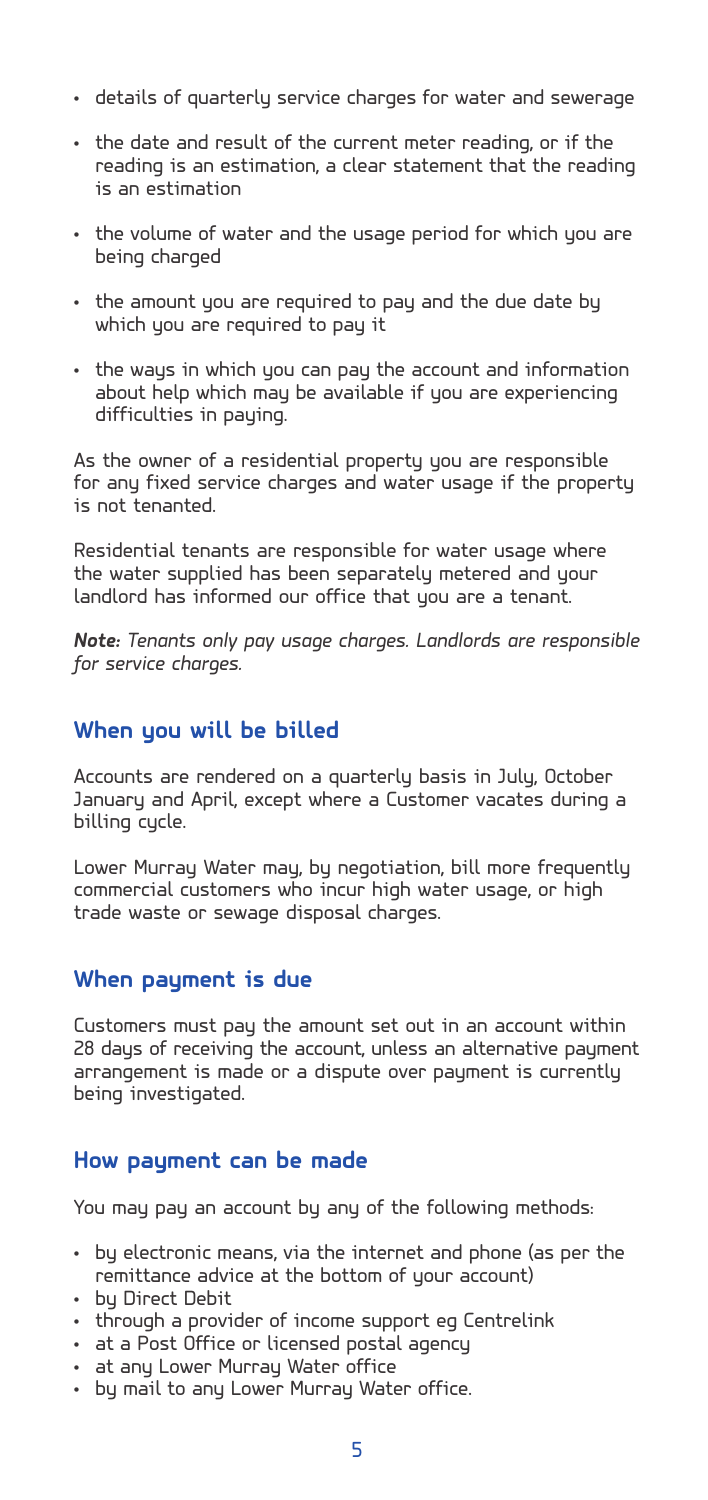#### **Flexible payment plans**

Lower Murray Water will make flexible payment plans available to you in accordance with your capacity to pay. Flexible payment plans offered will:

- • state how the amount of payments has been calculated
- state the period over which you will pay the agreed amounts
- • specify the amount to be paid
- be able to be renegotiated at your request if there is a demonstrated change in circumstances
- be confirmed in writing to you prior to or as soon as practicable after the flexible payment plan commences.

We are not required to offer a customer a flexible payment plan if the customer has, in the previous 12 months, had two flexible payment plans cancelled due to non-payment, or unless the customer provides a fair and reasonable assurance (based on the circumstances) that the customer will comply with the plan.

#### **Payment difficulties**

Lower Murray Water has a range of options to assist if you are experiencing hardship in paying your account. You may obtain information on these options, and where eligible, be considered for such assistance. Please contact our office if uou would like to know more.

If you are having difficulty paying your account or your account is in arrears, you may request to pay your account by instalments. We will offer an instalment plan which is consistent with your capacity to pay.

We have developed a Hardship Policy to ensure an acceptable level of service is delivered with maximum respect to customers who are experiencing financial hardship.

If you are experiencing financial hardship contact our office for information on how we can assist.

A copy of our Hardship Policy can be obtained at any of our offices.

#### **Family Violence**

Family Violence is a serious issue that poses substantial risk to the health and wellbeing of our communities. Lower Murray Water, as an essential service provider, actively endorses measures to support our customers and staff experiencing family violence.

We understand the complexity of Family Violence and awareness training is provided to all of our staff with specialised training provide to our Customer Support Team.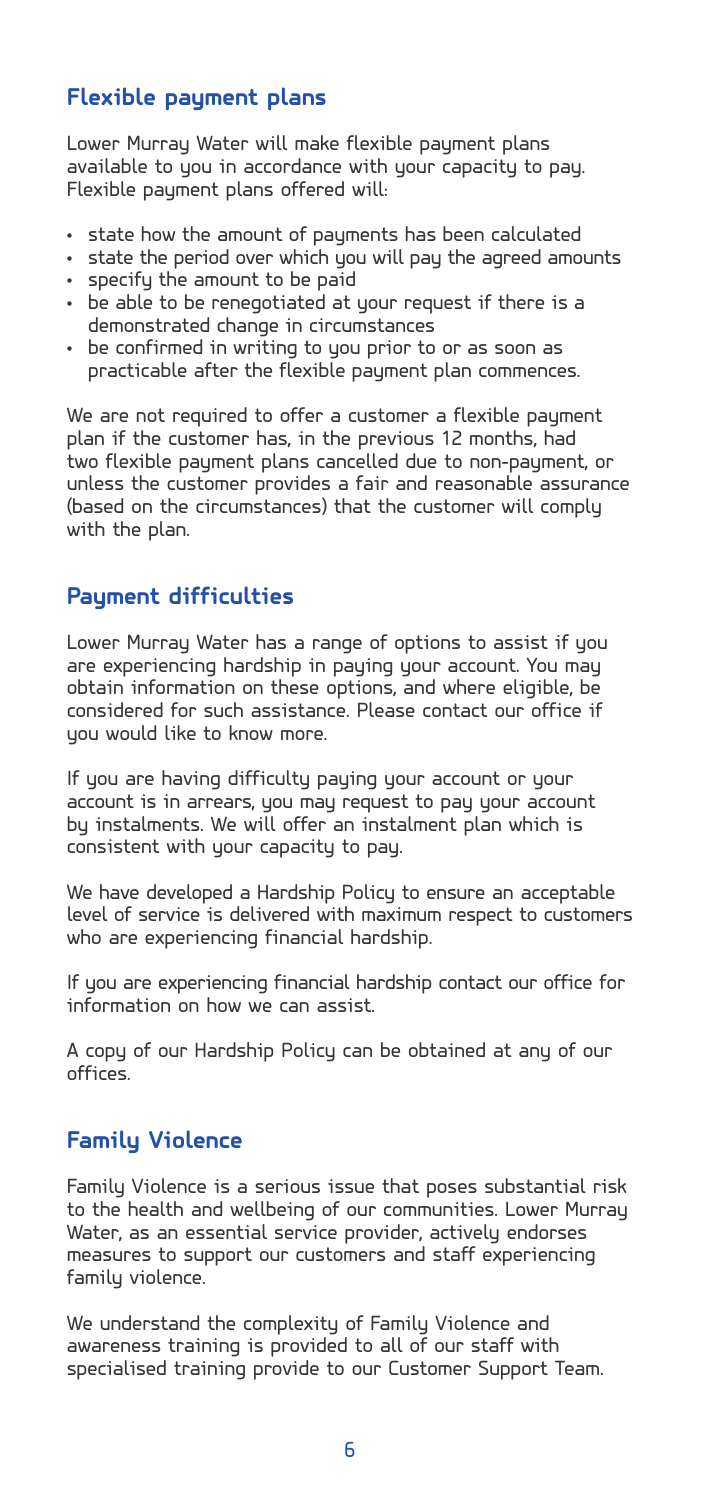The training is supported by Policies and Guidelines.

See our Customer Charter for the details of the support we offer our customers and staff.

#### **Providing information about concessions**

If you hold a Pensioner Concession Card, Health Care Card, or similar, you may be eligible for Government funded concessions on some charges. For details of eligibility, contact any of our offices.

#### **Organising for you to make advance payments**

We can design an advance payment scheme for you if you prefer not to pay your account in a lump sum. For information about this service, please contact our office. If you make advance payments your quarterly account will show the amount to which your account is in debit or credit.

### **Actions for non-payment**

#### **Debt recovery action**

Lower Murray Water will make all reasonable efforts to help you pay your account. If you have not paid your account following the receipt of a final notice, then we may take legal action or restrict your water supply.

#### **Limits on restriction**

Limits on restriction are imposed by the *Customer Service Code* including those listed below.

We will not restrict your water supply:

- without providing to you a 7 day restriction notice
- if you need water for a life-support machine
- $\cdot$  on a Fridau or a dau of or before a public holidau
- if you are a tenant and your landlord owes the amount unpaid.

A complete list of limits on restriction can be found in the full Customer Service Charter.

#### **Minimum flow rate during restriction**

The restricted flow rate will be no less than 2 litres per minute measured at the tap closest to the water meter. If the restricted flow rate is likely to cause a health hazard, contact our office.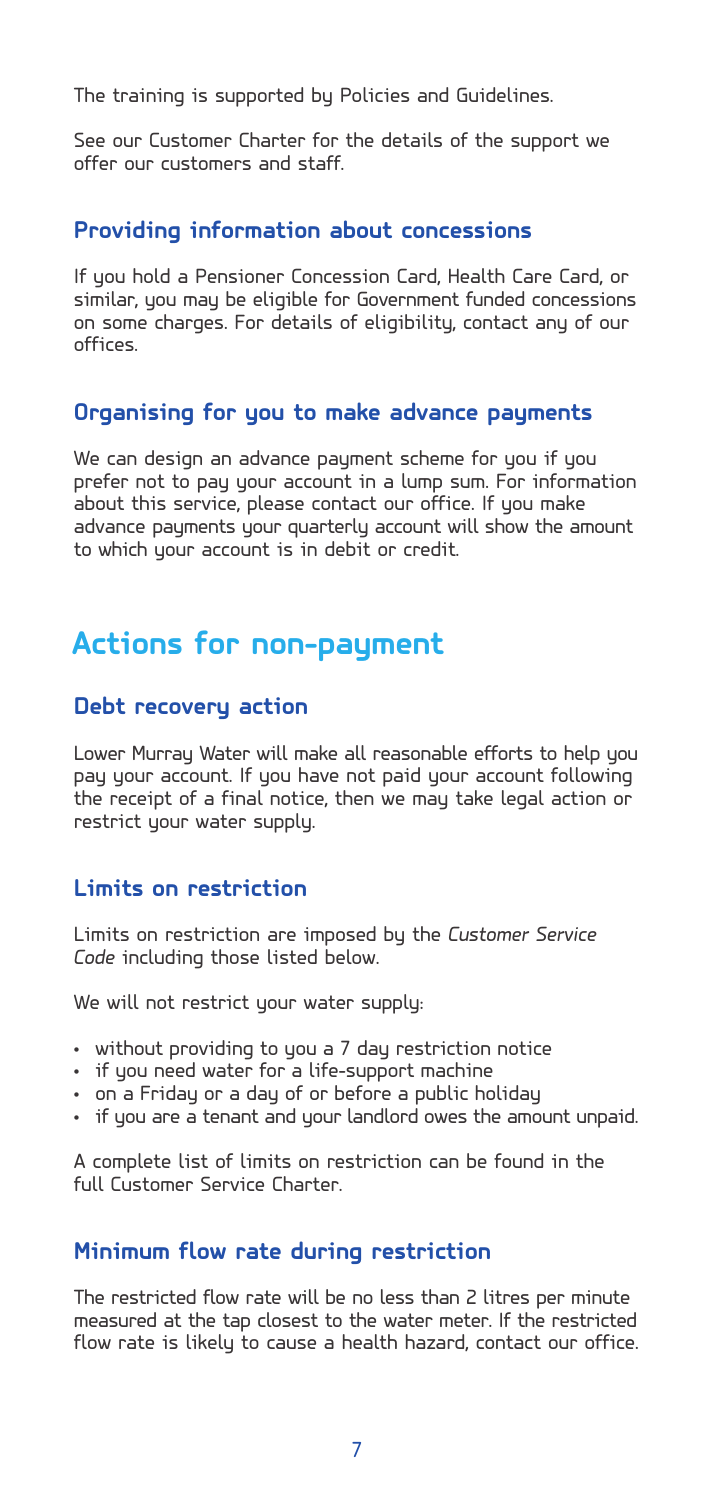## **Sewer and water maintenance**

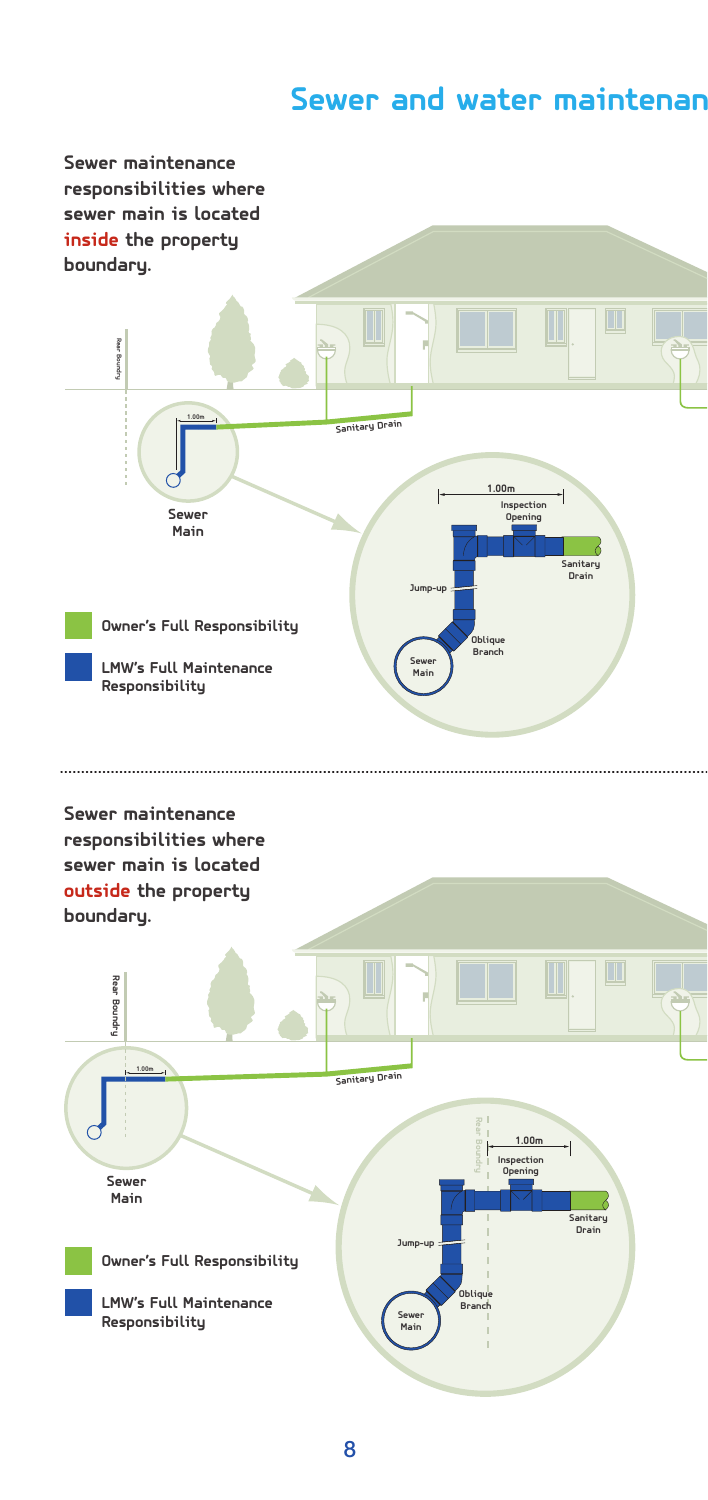## **Sewer and water maintenance responsibilities diagram**

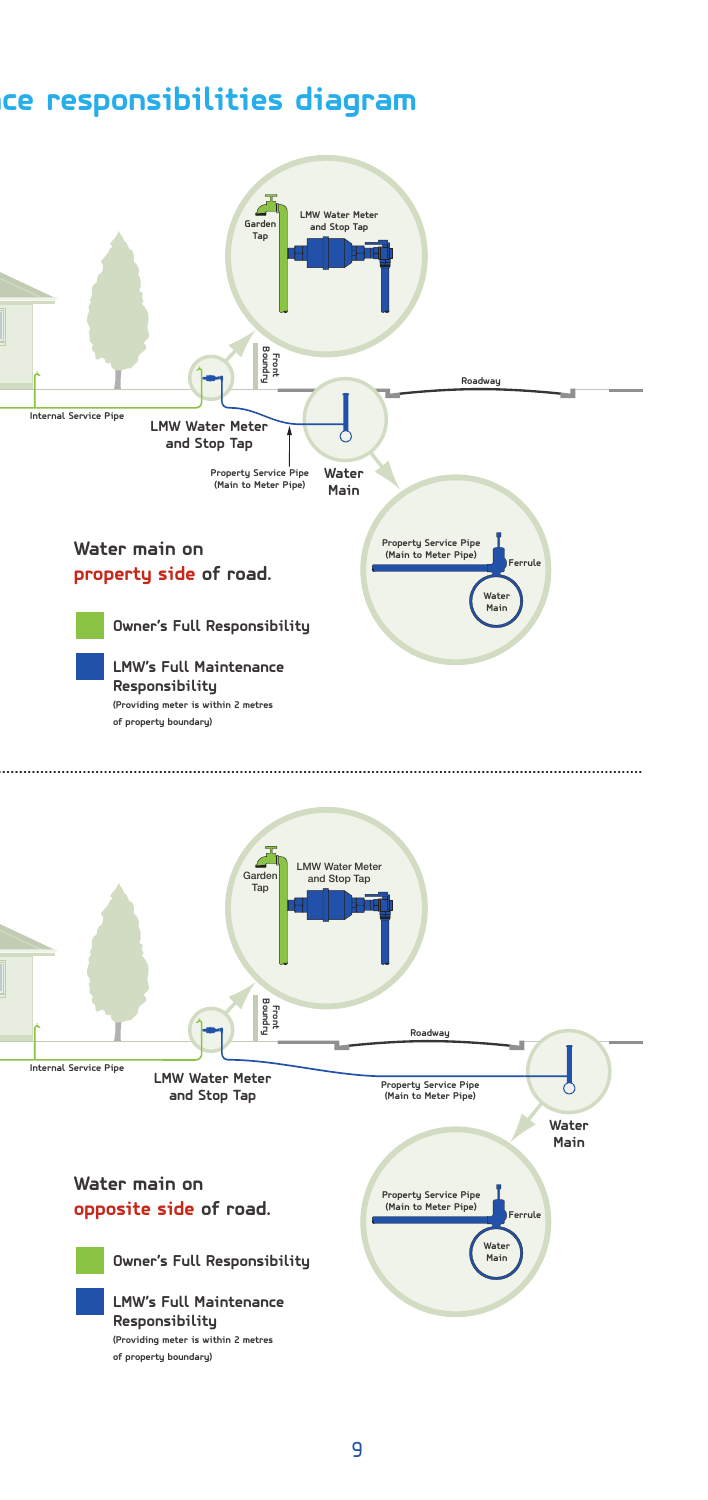#### **Restoring supply**

Lower Murray Water will reinstate the supply of restricted services on the payment of all outstanding fees and charges. or in extenuating circumstances by the establishment of a mutually agreeable arrangement for the payment of outstanding amounts.

Where payments for reinstatement of restricted supply are receipted before 12 noon, supply will be restored on the same day. Where payments are receipted after 12 noon, supply will be restored on the next business day.

## **Meters**

#### **Why you have a meter**

The supply of water to your property by Lower Murray Water must be measured by a water meter we supply. Your usage shown on the account is calculated by reading the property's water meter.

#### **Ensuring access**

You must ensure that your meter is readily accessible for reading and maintenance.

If Lower Murray Water is unable to gain access to read your meter, you will be requested to read your meter and advise our office of the reading. If you refuse or fail to read your meter when requested to do so, we may make an estimate of the probable reading based on historical data relevant to your property, but may exercise our right to require you to provide access.

We will use reasonable endeavours to ensure that you have an actual meter reading every billing cycle or otherwise at least once every 12 months.

#### **Testing your meter**

You may request that we test your meter if you think it is reading inaccurately. You must initially pay the cost of the test.

If the meter is found to be inaccurate, as per the standards specified in the Customer Charter, Lower Murray Water will replace it and refund the cost of the test.

We will also refund or credit any amount you were overcharged as well as providing the meter test results within 5 business days.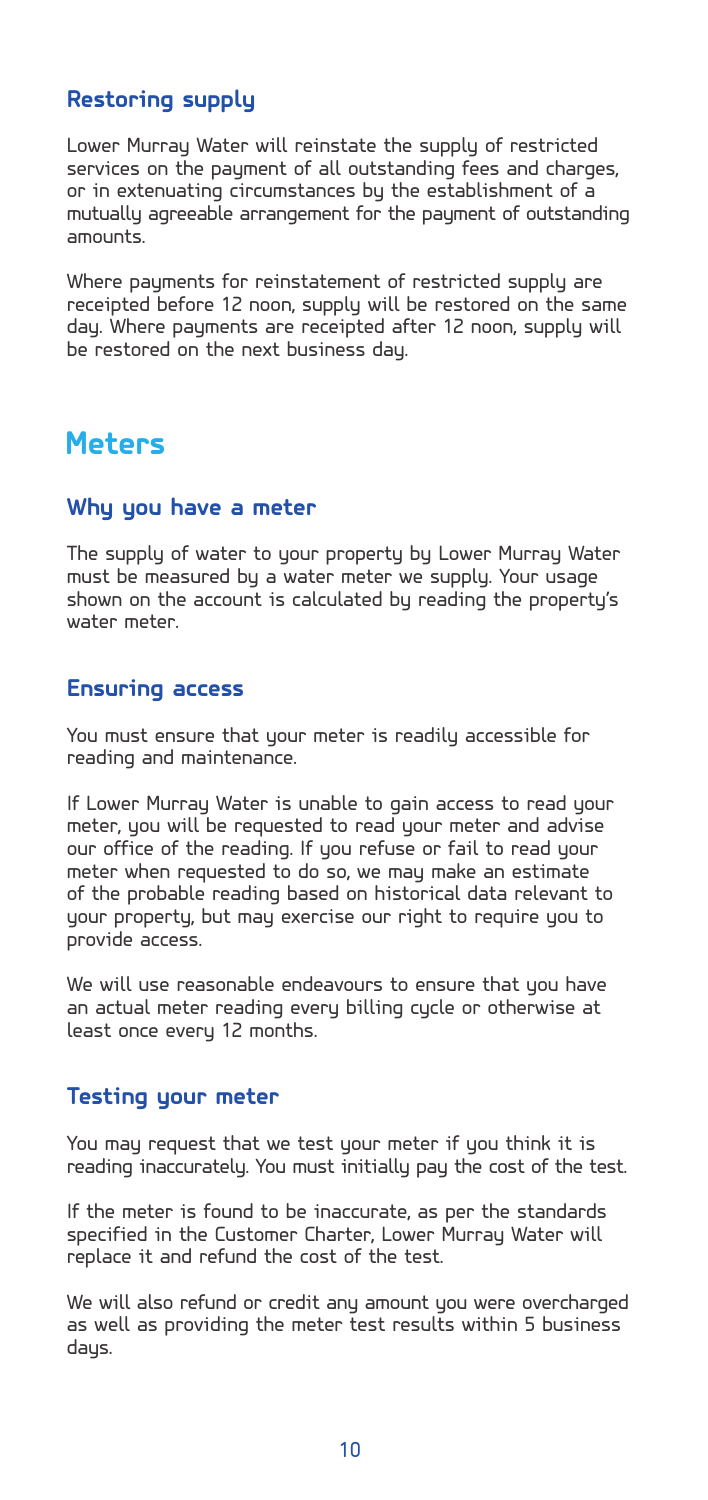#### **Estimated meter readings**

If a meter is found to be inoperative, an account for water usage may be estimated, based on historic consumption. If the meter is inoperative due to normal wear and tear, i.e. not due to wilful damage caused by the Customer, Lower Murray Water will replace the meter at no expense to you.

### **Entry on to your property**

#### **Your rights and obligations concerning entry to your land**

The *Water Act 1989* requires you to allow the entry, without notice, of any Lower Murray Water Employee or Contractor onto your property for the following reasons:

- • meter reading
- • an emergency.

If we need to enter your property to carry out works or for reasons other than those listed above, we aim to give you 7 days notice, unless you agree to a shorter period of notice. Please note that works may commence on or after the date given in the notice.

#### **Times of entry**

Lower Murray Water Employees or Contractors will not enter your property except between the hours of 7.30 a.m. and 6.00 p.m. Exceptions to these times include by mutual agreement or in the case of an emergency.

For trade waste inspections, we can enter your property at any reasonable time.

#### **Informing Lower Murray Water of dangers**

You are requested to inform Lower Murray Water Employees and Contractors of anything on the property that may be dangerous, for example a guard dog, or hazardous situation.

#### **Identification**

Our employees wear the Lower Murray Water uniform, with monogrammed lettering visible. Employees will identify themselves by name and produce appropriate identification upon request.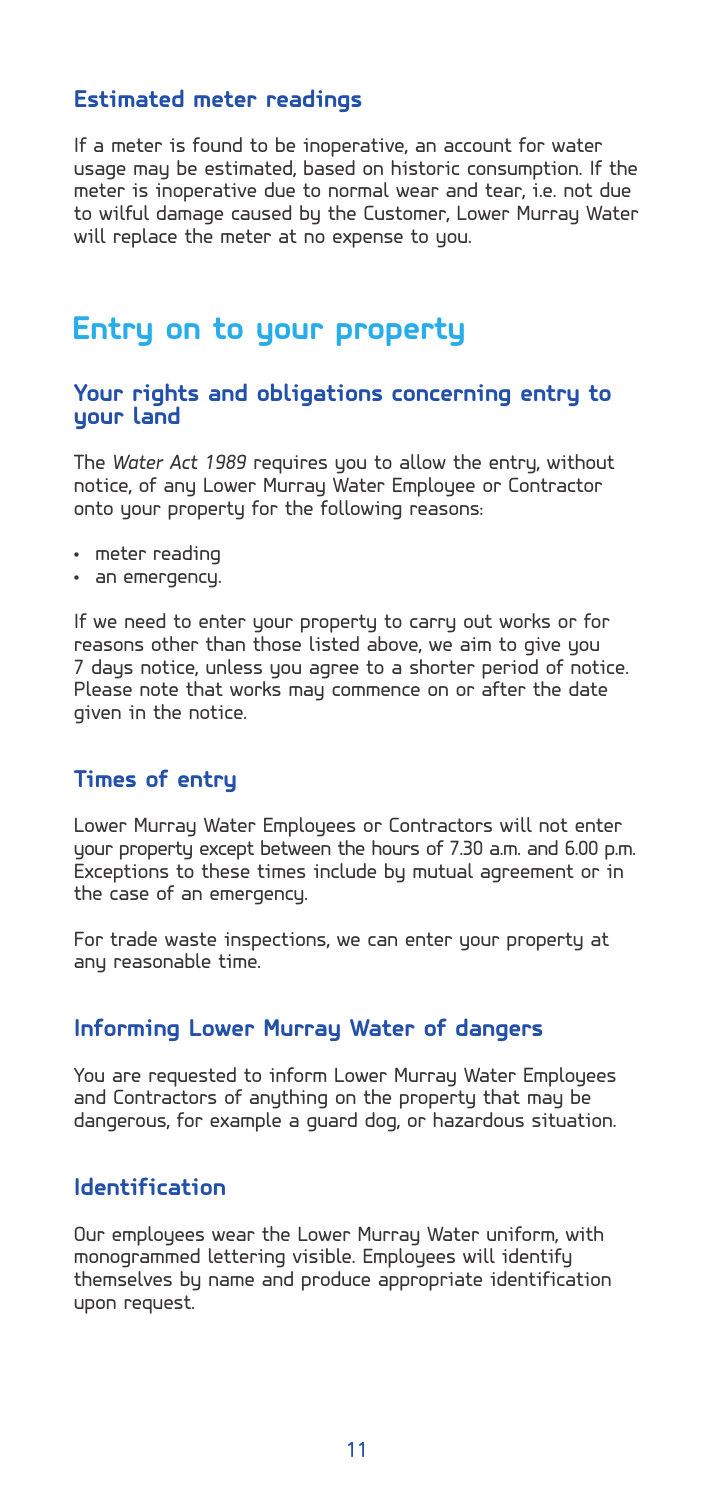## **Lower Murray Water's works**

#### **Right to be informed of works**

Some interruptions are necessary to allow the installation of new services or to carry out maintenance works. We try to organise these planned interruptions to occur at times that will cause least disruption for the majority of customers.

#### **Right to have your property or street restored**

Where works are undertaken on your property, Lower Murray Water will aim to minimise damage, reduce inconvenience and restore your property. Employees or Contractors will only stay on your property as long as is reasonably necessary.

#### **Safety fencing and lighting**

Any works we carry out will be properly fenced and lit so that they do not constitute a hazard. This will be carried out in accordance with the *Vic Roads Roadwork Signing Code of Practice* and the Occupational Health & Safety regulations or other required safetu standards.

## **Responsibilities for maintenance**

#### **Water supply - who is responsible?**

Lower Murray Water is responsible for maintenance (repairs and/or replacement) of the property service pipe, which includes all fittings up to and including the primary meter assembly, provided that the primary meter is not located more than two metres inside the property boundary and is unobstructed or if no meter is installed, the property boundary. This is the area shown in **dark blue** on the diagram on pages 8 G 9.

We will only accept responsibility of the above property service pipe maintenance for a maximum of 60 metres, provided that the service pipe is in a road reserve.

We will not accept maintenance responsibility for property service pipes, which includes all fittings up to and including the primary meter assembly, where any damage is proven to have been caused by willful acts of negligence or as a result of vehicular or mechanical damage.

If the meter assembly is installed external to the property and in an area open to the public it is the customer's responsibility to maintain meter boxes and appropriate covering of the meter to ensure safety and secure access.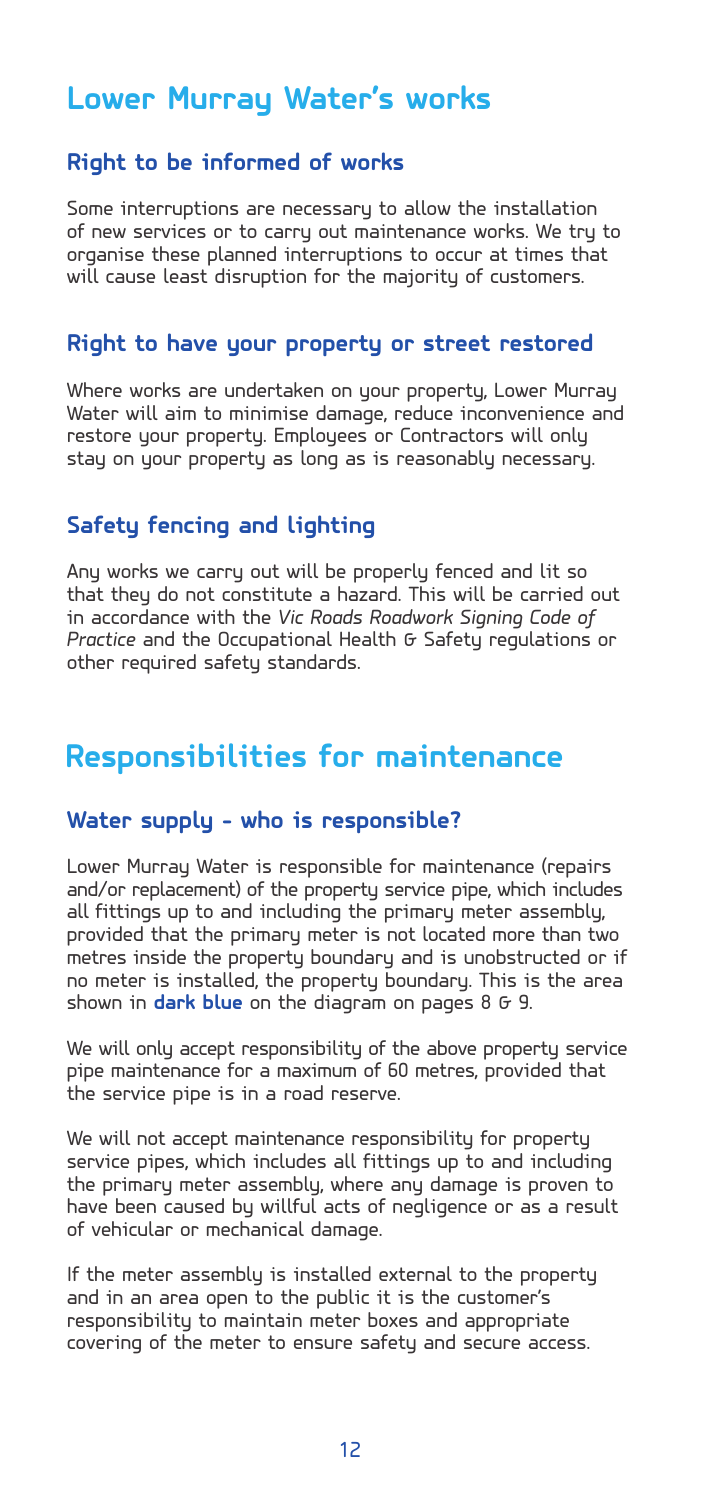Where a primary meter is installed servicing secondary meters to multiple properties, we are responsible for maintenance (repairs and/or replacement) of the property service pipe, which includes all fittings up to and including the primary meter assembly provided that the primary meter is not located more than 2 metres inside the property boundary and is unobstructed or if no meter is installed, to the property boundary. This is the area shown in **dark blue** on the diagram on pages  $8 \text{ G}$  9.

The customer is responsible for maintenance to all plumbing pipes and fixtures serving the customer's property beyond our maintenance responsibility this being the area shown in green on the diagram on pages 8 & 9.

To find out more about water service responsibilities contact any of our offices or visit our website.

#### **Clearance of sewer blockages**

It is your responsibility to engage the services of a registered plumber to rectify sewer blockages which may occur within the House Connection Drain or House Connection Branch.

If a blockage in your House Connection Drain or House Connection Branch is found by your plumber to be due to a failure in Lower Murray Water's area of sewerage responsibility, we will pay the plumber reasonable costs, which will normally be the standard service charge. This payment is subject to the plumber notifying our office prior to the commencement of works or on the first business day following a weekend or public holiday.

#### **Sewerage service - who is responsible?**

Lower Murray Water is responsible for the maintenance (repairs and/or replacement) of the sewer main, the Oblique Branch and a prescribed section of drain which connects the serviced property to the sewer main as described below. This prescribed section of drain is also depicted in **dark blue** on the diagram on pages 8 G 9.

- a) Where the sewer main is located outside the boundary of the serviced property, we are responsible for all pipes and fittings:
	- i) from the sewer main up to and including the inspection opening, but not more than 1 metre inside the boundary of the serviced property; or
	- ii) up to 1 metre inside the serviced property boundary if no inspection opening is installed.
- b) Where the sewer main is located within the boundary of the relevant serviced property, we are responsible for all pipes and fittings:
	- i) from the sewer main up to and including the inspection opening; or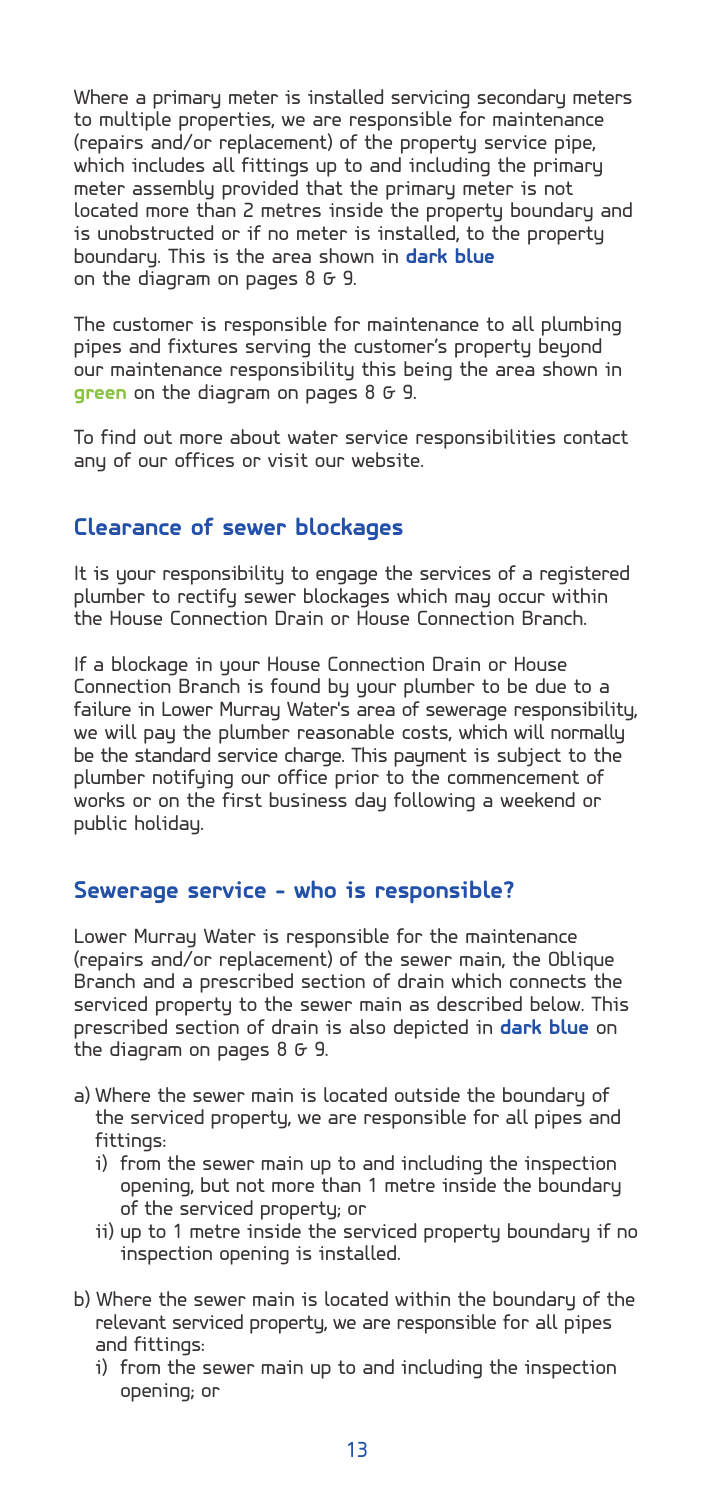ii) if no inspection opening is installed up to 1 metre from the side of the sewer main facing the centre of the relevant serviced property.

The property owners Plumber must immediately notify Lower Murray Water if the issue is determined to be associated with the section of drain that we are responsible for maintaining.

The customer is responsible for maintenance to all plumbing pipes and fixtures serving the customer's property beyond our maintenance responsibility this being the area shown in **green** on the diagram on pages 8 & 9.

#### **Water at an adequate flow rate**

Under normal operating conditions your water supplied from a water main or recycled water main owned by Lower Murray Water can be expected at an adequate flow rate.

We aim to supply water and recycled water at or above the following flow rates:

| Diameter of the meter (mm)         |  | 32 | 40 | 50  |
|------------------------------------|--|----|----|-----|
| Minimum Flow Rate (Litres/Minute)* |  | 60 | 90 | 160 |

\*As measured by Lower Murray Water or a Licensed Plumber, on the downstream side of the outlet of the water meter or at the nearest tap to the meter assembly.

These flow rates are not applicable to fire services.

The above flow rates may not be achieved in the following situations:

- if there is a planned or an unplanned interruption to your water supply
- if there is a water shortage due to:
	- a drought which causes restriction of the amount of water available to our Bulk Entitlement,
	- peak summer demand,
	- when water restrictions are applied.
- when the section of the property service pipe which is your responsibility to maintain is damaged or in poor condition. (Contact any office if you are unsure which sections of your service pipes you are responsible for maintaining)
- • if you are supplied by a private main.
- where conditions exist which are beyond our control
- if we have restricted supply via the installation of a restrictive meter
- if recycled water is reduced due to shortage or is reduced in accordance with our permitted use rules
- where you have agreed via a written agreement to accept a lesser flow rate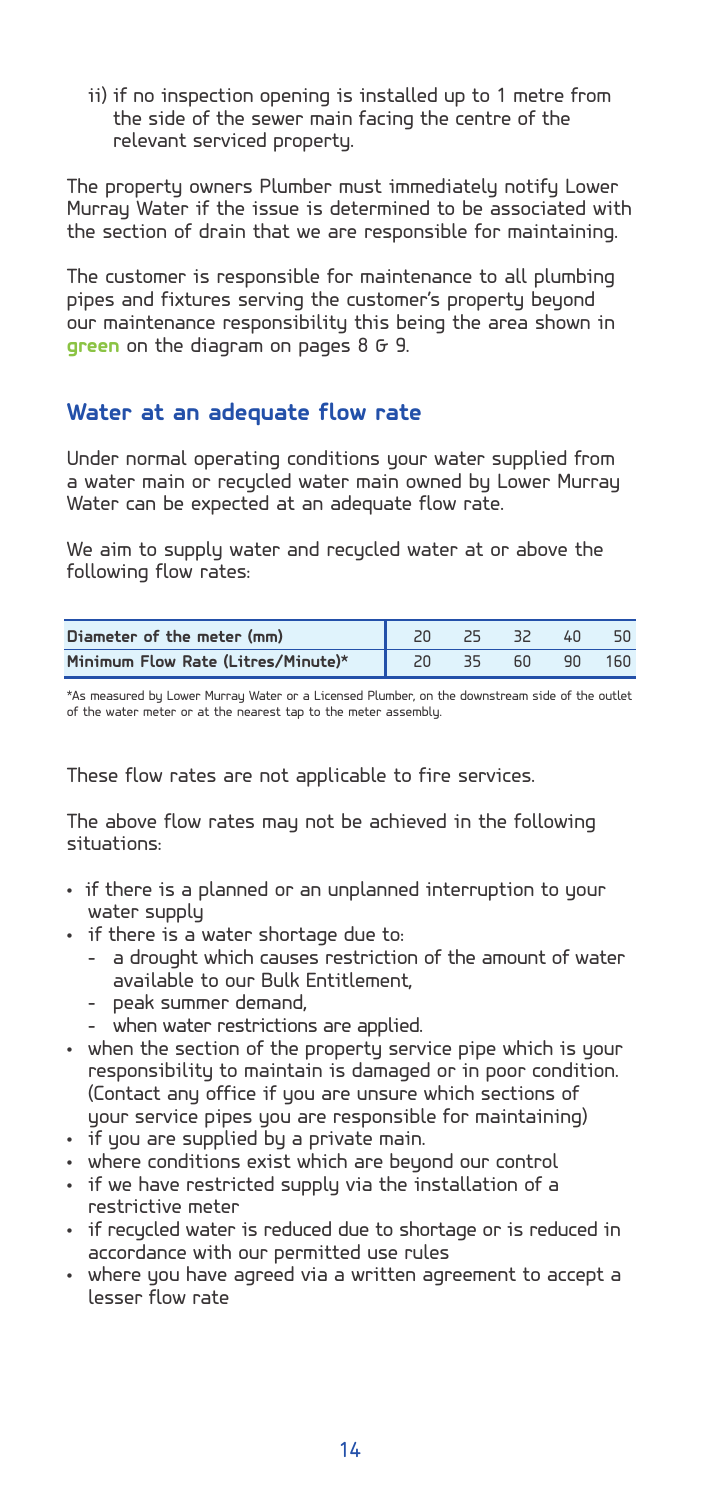## **Consultation, information and privacy**

#### **Surveying Customers**

A representative range of customers are surveyed at least annually regarding our performance and service standards. The results are published and placed on our web site. This helps assess our level of customer service and identify areas which may require improvement.

#### **Requests for information**

Lower Murray Water responds to requests for information and will provide quickly the following information at no cost to you:

- • copies of the Customer Charter
- the results of the annual customer surveu showing customer satisfaction index
- • the results of water quality testing which are published quarterly on our website
- your billing history, including water usage, charges and payments - restrictions may apply to provision of information (see the Customer Charter 'Billing History' for more information
- • current lists of offices and contact telephone numbers;
- • water conservation information for inside and outside your home
- • 24 hour emergency telephone number and language interpreter/Tele TYpewriter services

#### **Privacy**

Lower Murray Water values and protects your privacy by complying with privacy principles as prescribed by the *Privacy & Data Protection Act 2014*. More information on our obligations and your rights in regard to privacy is available in our Privacu Charter.

## **Enquiries, complaints and disputes**

#### **How to raise issues with Lower Murray Water**

You can contact any of our offices directly by telephone. Staff at any of our offices will do their best to resolve your issue. If they are unable to do so, the matter will be passed on to a more senior officer until resolved.

You may wish to post or email information about your concern, and we will respond in writing within 10 business days.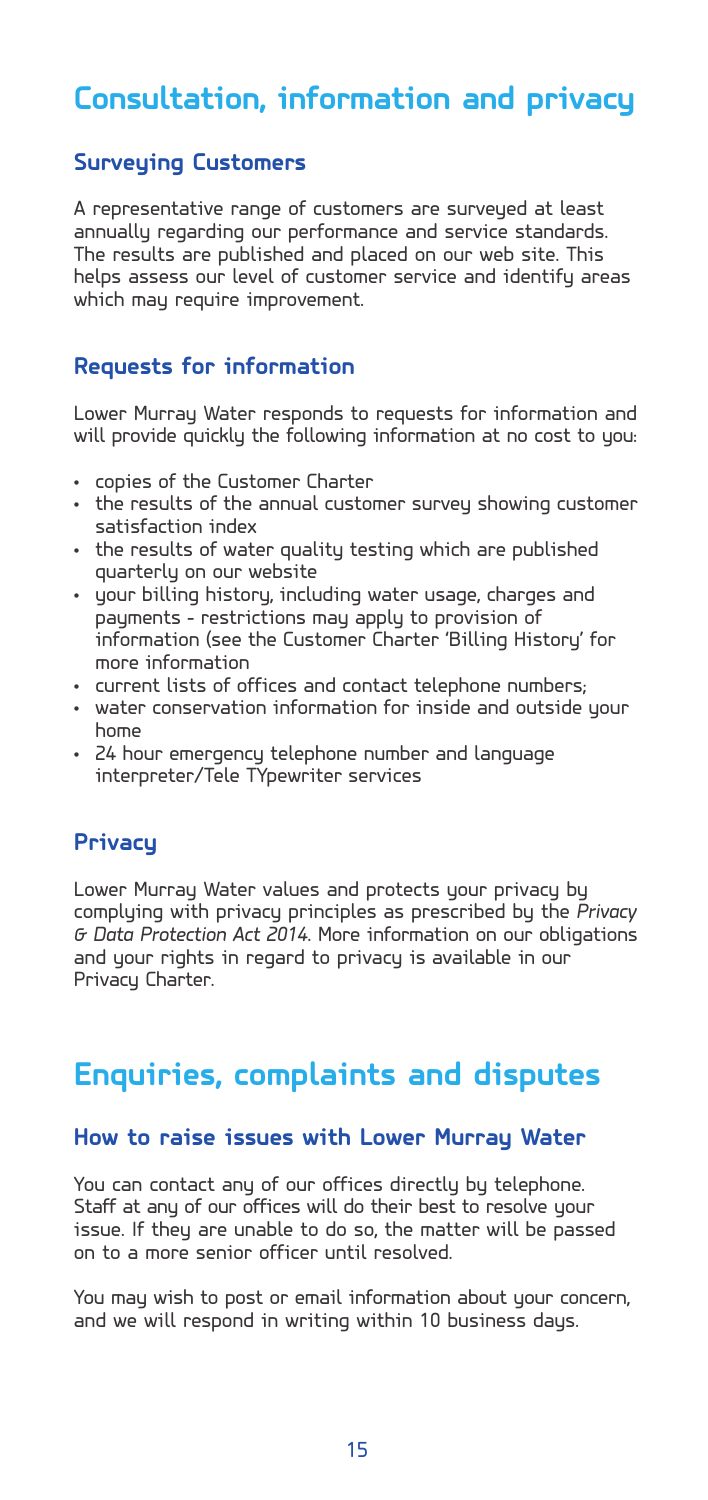#### **Complaint resolution**

If you have raised an issue with Lower Murray Water, and we have been unable to resolve your issue, you may then choose to call the Energy and Water Ombudsman (Victoria) on freecall 1800 500 509.

The Energy and Water Ombudsman is not an advocate for either the customer or Lower Murray Water, but has the power to investigate and resolve disputes between customers and Lower Murray Water, fairly and independently. Resolution is reached based on the information provided by both parties and is binding.

The Energy and Water Ombudsman will not accept complaints if you have not approached Lower Murray Water first.

The services of the Energy and Water Ombudsman are free and available to all of our customers.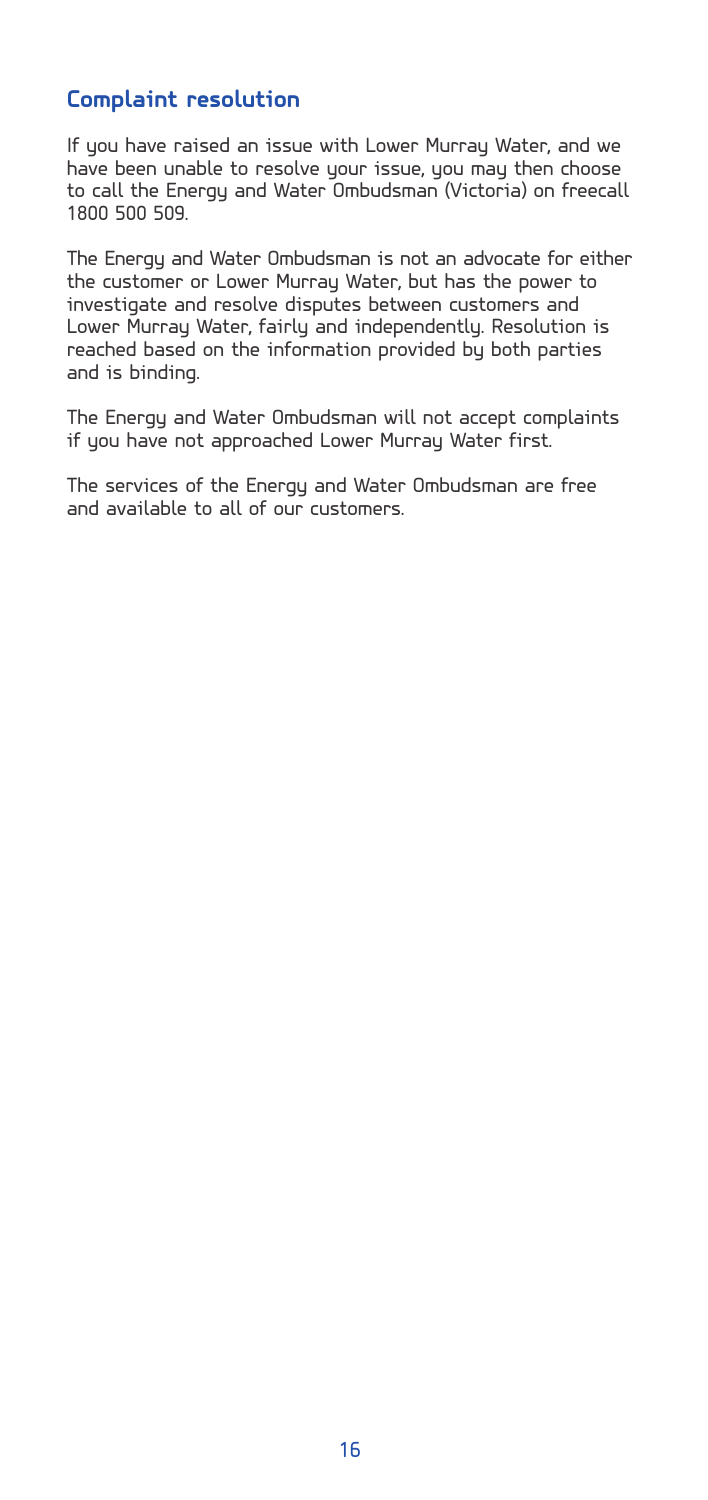## **Interpreter Service**

For interpreter service call the number below.

Per avvalervi di un interprete, telefonate al numero indicato in basso.

Tercümanlık servisi için aşağıdaki telefon numarasını arayınız.

Kung nangangailangan ng interpreter, tumawag lamang sa numerong nasa ibaba.

Fetu'utaki ki he fika telefoni 'i lalo ki he potungaue fakatonulea.

Za usluge tumača molimo nazovite donji broj.

Για υπηρεσία διερμηνέων, παρακαλώ τηλεφωνήστε στον κατωτέρω αριθμό.

# **13 14 50**